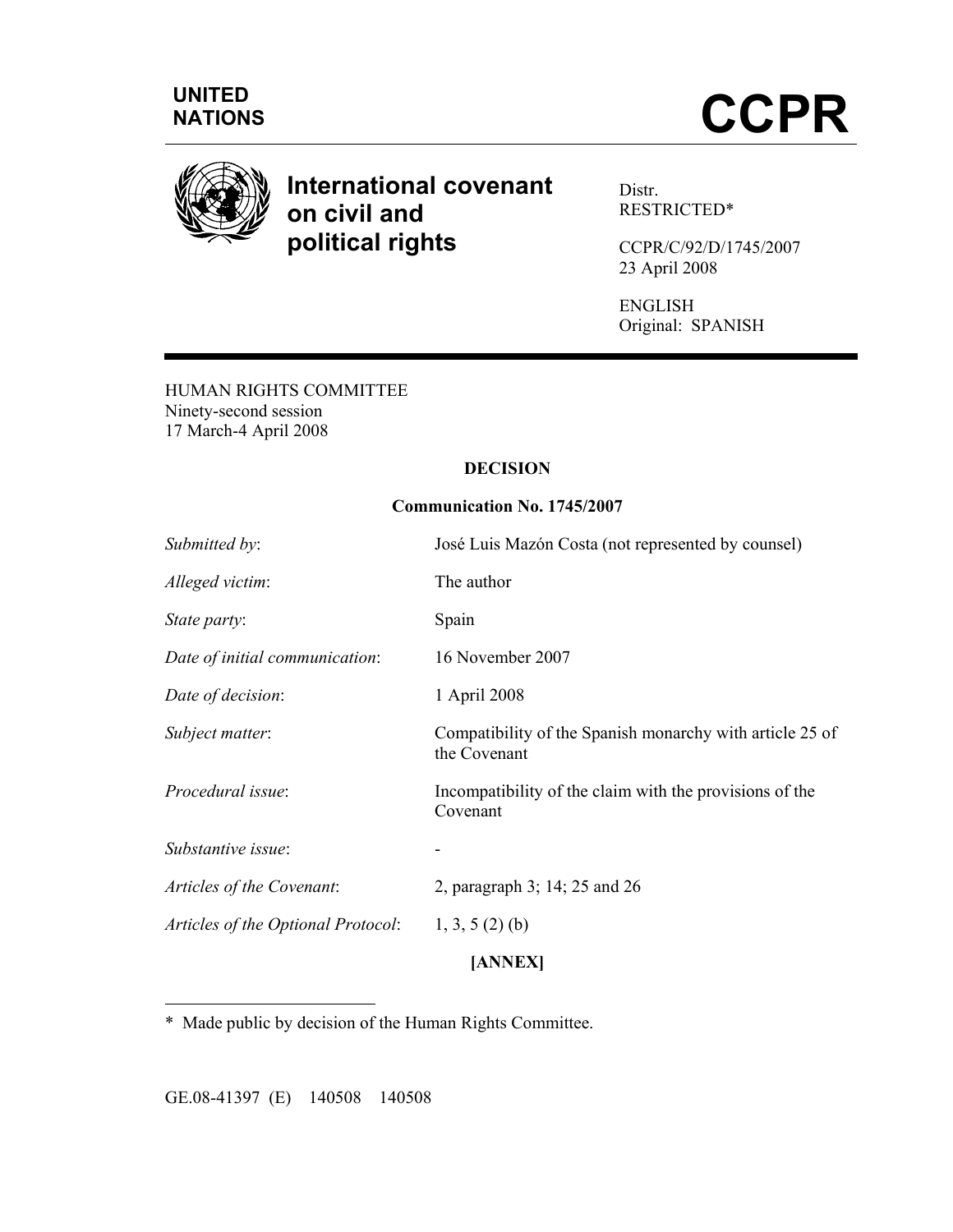#### **Annex**

## **DECISION OF THE HUMAN RIGHTS COMMITTEE UNDER THE OPTIONAL PROTOCOL TO THE INTERNATIONAL COVENANT ON CIVIL AND POLITICAL RIGHTS**

#### **Ninety-second session**

#### **concerning**

#### **Communication No. 1745/2007**\*

| José Luis Mazón Costa (not represented by counsel) |
|----------------------------------------------------|
| The author                                         |
| Spain                                              |
| 16 November 2007                                   |
|                                                    |

 *The Human Rights Committee*, established under article 28 of the International Covenant on Civil and Political Rights,

 *Meeting* on 1 April 2008,

*Adopts* the following:

## **Decision on admissibility**

1. The author of the communication, dated 16 November 2006, is José Luis Mazón Costa, a Spanish citizen born in 1948. He claims to be a victim of a violation by Spain of articles 2, paragraph 3; 25; and 26, read together with 14 of the Covenant. The Optional Protocol entered into force for Spain on 25 April 1985. He is not represented.

# **The complaint**

 $\overline{a}$ 

2.1 The author claims to be a victim of a violation of article 25, because the Spanish monarchy is not subject to free and public elections. As a Spanish citizen, his right to vote and to be elected

Ms. Christine Chanet, Mr. Yuji Iwasawa, Mr. Edwin Johnson, Mr. Walter Kälin,

<sup>\*</sup> The following members of the Committee participated in the examination of the present communication: Mr. Abdelfattah Amor, Mr. Prafullachandra Natwarlal Bhagwati,

Mr. Ahmed Tawfik Khalil, Mr. Rajsoomer Lallah, Ms. Zonke Zanele Majodina,

Ms. Iulia Antoanella Motoc, Ms. Elisabeth Palm, Mr. Rafael Rivas Posada, Sir Nigel Rodley and Mr. Ivan Shearer.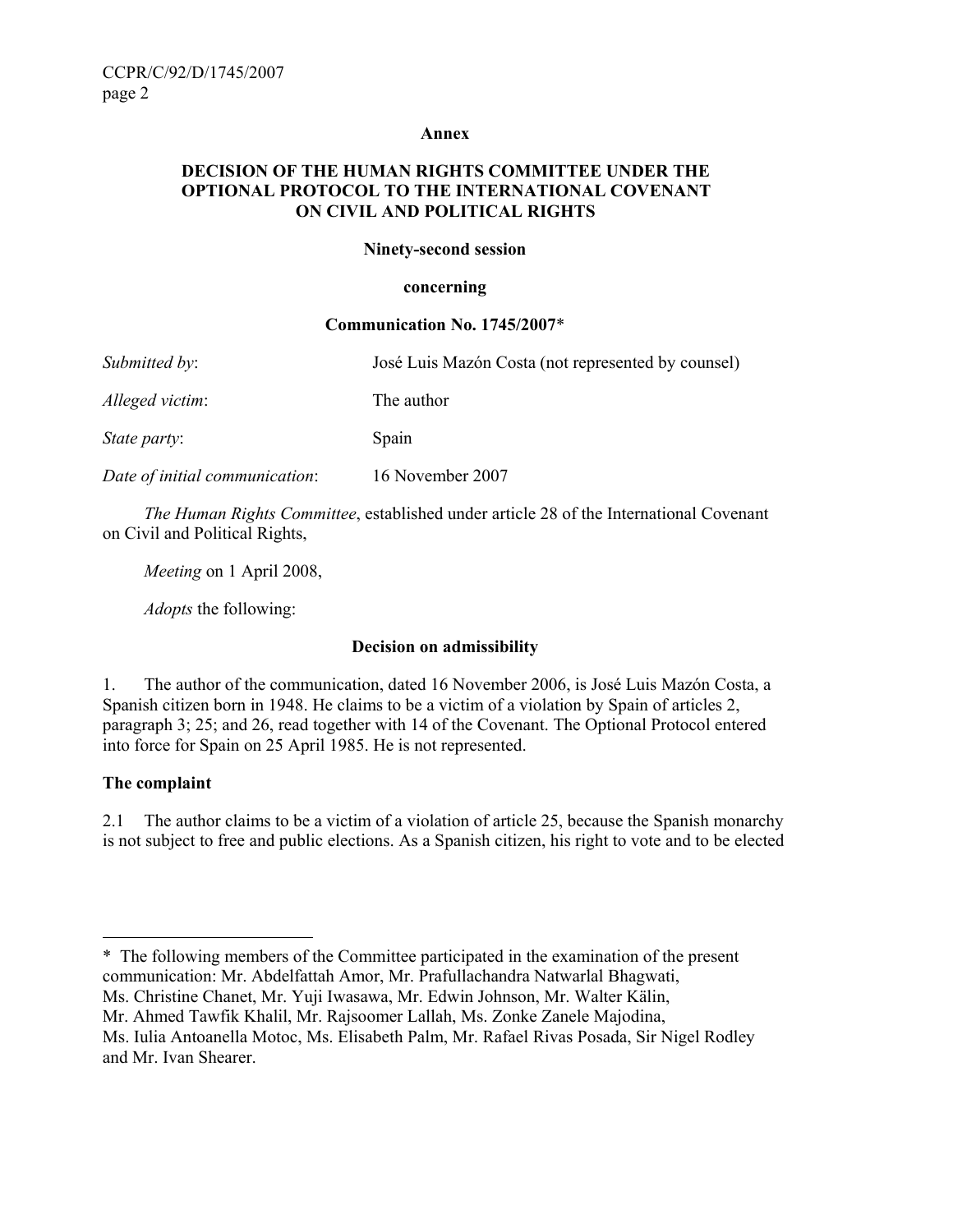King of Spain is therefore violated. He contends that the monarchy was institutionalized by former dictator Francisco Franco y Bahamonde in 1936, when he came to power as a result of a military coup d'état. He notes that, unlike other countries, Spain has not made any reservations to article 25 of the Covenant.

2.2 He claims that article 2, paragraph 3, is also violated because there is no effective remedy against this violation.

2.3 Finally, he contends that the recognition in the Spanish Constitution of the inviolability of the monarch grants the king an unacceptable privilege and violates article 26, read together with article 14.

# **Issues and proceedings before the Committee**

3.1 Pursuant to rule 93 of its rules of procedure, before considering any claim contained in a complaint, the Human Rights Committee must determine whether it is admissible under the Optional Protocol to the Covenant on Civil and Political Rights.

3.2 The Committee recalls that the right to take part in the conduct of public affairs directly or through freely chosen representatives referred to in article 25, paragraph (a), of the Covenant relates to the exercise of political power.**<sup>1</sup>** However, this article does not impose a specific political model or structure. The Committee notes, in particular, that a constitutional monarchy based on separation of powers is not in itself contrary to article 25 of the Covenant. While article 25, paragraph (a), alludes to the election of representatives, paragraph (b) of the same provision, while guaranteeing the right to vote and to be elected at genuine periodic elections, does not grant a right to elect a head of State or to be elected to such position. Therefore, the Committee considers that the author's complaint is incompatible *ratione materiae* with the provisions of the Covenant and declares it inadmissible under article 3 of the Optional Protocol. The same is true for the author's allegations under article 2, paragraph 3, of the Covenant. The Committee recalls that the rights referred to in this provision are accessory in nature and can be invoked only in conjunction with another provision of the Covenant.**<sup>2</sup>**

<sup>&</sup>lt;sup>1</sup> General comment No. 25 on article 25 (Participation in public affairs and the right to vote), para. 5.

**<sup>2</sup>** *Vid*, among others, *C.E.A. v. Finland* (communication No. 316/1988), decision

of 10 July 1991, para. 6.2; *Rogerson v. Australia* (communication No. 802/1998), Views of 3 April 2002; and *Sastre Rodríguez et al v. Spain* (communication No. 1213/2003), decision of 28 March 2007, para. 6.6.